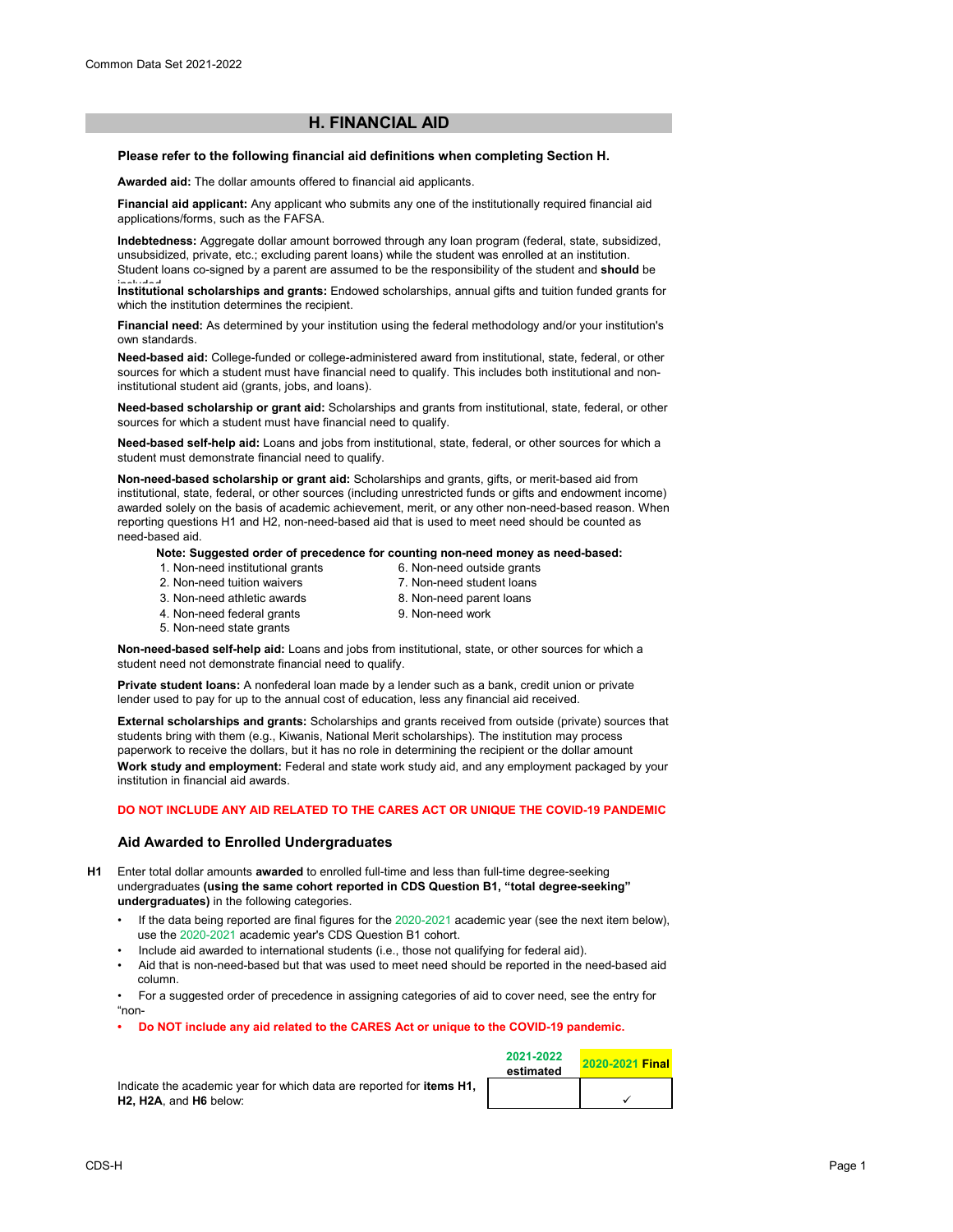Which needs-analysis methodology does your institution use in awarding institutional aid? **(Formerly H3)**

 $\checkmark$ 

Federal methodology (FM) Institutional methodology (IM)

Both FM and IM

|                                                                                                                                                                                   | Need-based<br>(Include non-<br>need-based aid<br>use to meet<br>need.) | Non-need-<br>based<br>(Exclude non-<br>need-based aid<br>use to meet<br>$need.$ ) |
|-----------------------------------------------------------------------------------------------------------------------------------------------------------------------------------|------------------------------------------------------------------------|-----------------------------------------------------------------------------------|
| <b>Scholarships/Grants</b>                                                                                                                                                        |                                                                        |                                                                                   |
| Federal                                                                                                                                                                           | \$6,015,532                                                            | \$0                                                                               |
| State all states, not only the state in which your institution is                                                                                                                 |                                                                        |                                                                                   |
| located                                                                                                                                                                           | \$4,339,337                                                            | \$245,924                                                                         |
| Institutional: Endowed scholarships, annual gifts and tuition<br>funded grants, awarded by the college, excluding athletic aid and<br>tuition waivers (which are reported below). | \$2,602,436                                                            | \$281,473                                                                         |
| Scholarships/grants from external sources (e.g. Kiwanis,                                                                                                                          |                                                                        |                                                                                   |
|                                                                                                                                                                                   |                                                                        |                                                                                   |
| National Merit) not awarded by the college                                                                                                                                        | \$517,520                                                              | \$97,772                                                                          |
| <b>Total Scholarships/Grants</b>                                                                                                                                                  | \$13,474,825                                                           | \$625,169                                                                         |
| Self-Help                                                                                                                                                                         |                                                                        |                                                                                   |
| Student loans from all sources (excluding parent loans)                                                                                                                           | \$10,995,138                                                           | \$5,199,835                                                                       |
| Federal Work-Study                                                                                                                                                                | \$110,890                                                              |                                                                                   |
| State and other (e.g., institutional) work-study/employment (Note:                                                                                                                |                                                                        |                                                                                   |
| Excludes Federal Work-Study captured above.)                                                                                                                                      | \$0                                                                    | \$0                                                                               |
| <b>Total Self-Help</b>                                                                                                                                                            | \$11,106,028                                                           | \$5,199,835                                                                       |
| <b>Parent Loans</b>                                                                                                                                                               | \$456,511                                                              | \$1,750,922                                                                       |
| <b>Tuition Waivers</b>                                                                                                                                                            |                                                                        |                                                                                   |
| Note: Reporting is optional. Report tuition waivers in this row if you                                                                                                            |                                                                        |                                                                                   |
| choose to report them. Do not report tuition waivers elsewhere.                                                                                                                   |                                                                        |                                                                                   |
| <b>Athletic Awards</b>                                                                                                                                                            | \$0                                                                    | \$0                                                                               |

**H2 Number of Enrolled Students Awarded Aid:** List the number of degree-seeking full-time and less-thanfull-time undergraduates who applied for and were awarded financial aid from any source.

- • **Aid that is non-need-based but that was used to meet need should be counted as need based aid.**
- Numbers should reflect the cohort awarded the dollars reported in H1.
- In the chart below, students may be counted in more than one row, and full-time freshmen should also be counted as full-time undergraduates.

# • **Do NOT include any aid related to the CARES Act or unique to the COVID-19 pandemic.**

|    |                                                                                                                                            | <b>First-time Full-</b><br>time Freshmen | <b>Full-time</b><br><b>Undergrad</b><br>(Incl. Fresh) | <b>Less Than</b><br><b>Full-time</b><br>Undergrad |
|----|--------------------------------------------------------------------------------------------------------------------------------------------|------------------------------------------|-------------------------------------------------------|---------------------------------------------------|
| A  | Number of degree-seeking undergraduate students<br>(CDS Item B1 if reporting on Fall 2021 cohort)                                          | 607                                      | 3042                                                  | 342                                               |
| B  | Number of students in line a who applied for need-<br>based financial aid                                                                  | 553                                      | 2523                                                  | 136                                               |
| C. | Number of students in line <b>b</b> who were determined to<br>have financial need                                                          | 437                                      | 1961                                                  | 105                                               |
| D  | Number of students in line c who were awarded any<br>financial aid                                                                         | 423                                      | 1911                                                  | 96                                                |
| E  | Number of students in line <b>d</b> who were awarded any<br>need-based scholarship or grant aid                                            | 393                                      | 1698                                                  | 76                                                |
| F  | Number of students in line d who were awarded any<br>need-based self-help aid                                                              | 333                                      | 1585                                                  | 57                                                |
| G  | Number of students in line <b>d</b> who were awarded any<br>non-need-based scholarship or grant aid                                        | 7                                        | 35                                                    | 3                                                 |
| H. | Number of students in line <b>d</b> whose need was fully met<br>(exclude PLUS loans, unsubsidized loans, and private<br>alternative loans) | 21                                       | 143                                                   | 6                                                 |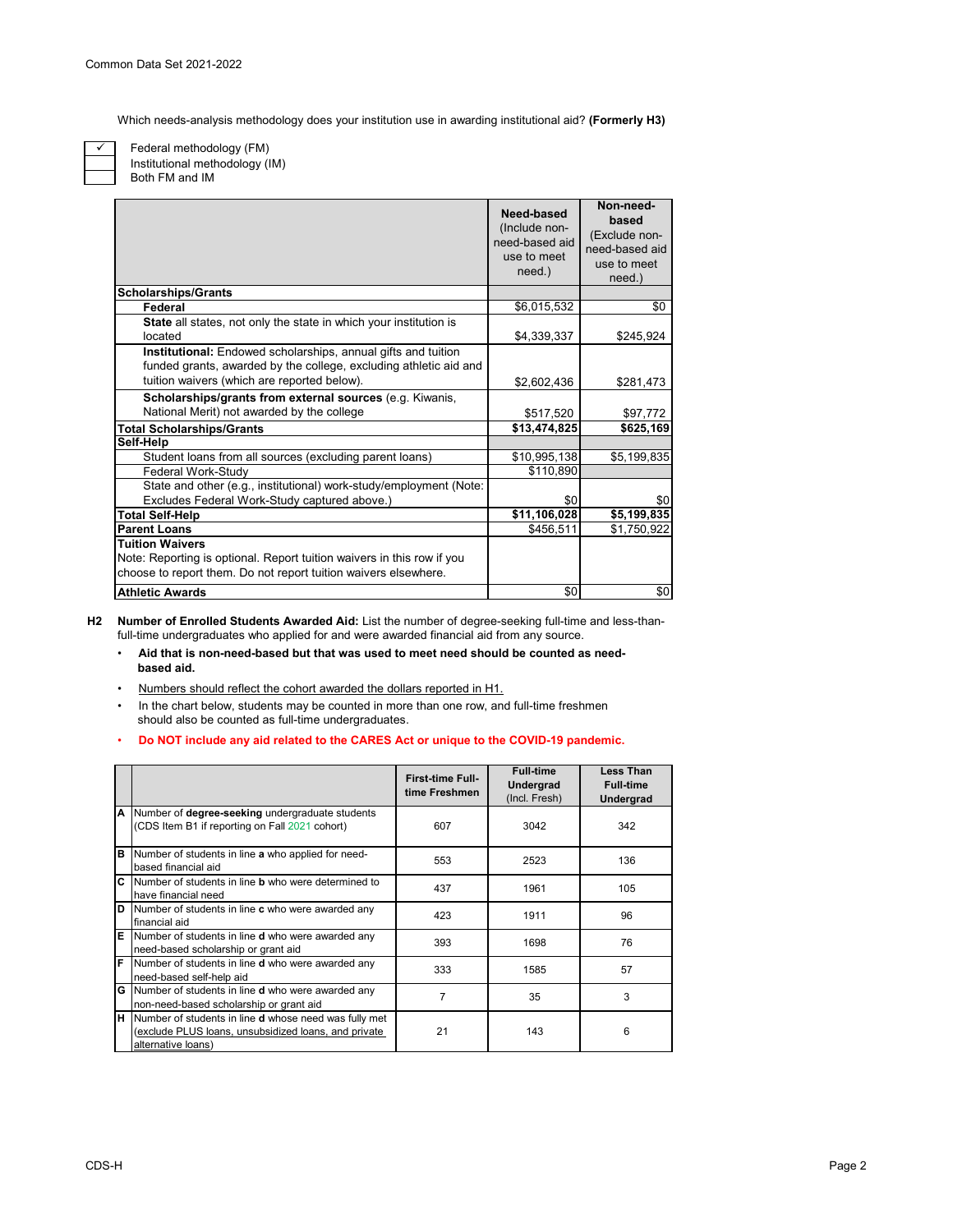|    | On average, the percentage of need that was met of<br>students who were awarded any need-based aid.<br>Exclude any aid that was awarded in excess of need as<br>well as any resources that were awarded to replace<br>EFC (PLUS loans, unsubsidized loans, and private<br>alternative loans) | 55.5%        | 57.9%        | 33.3%   |
|----|----------------------------------------------------------------------------------------------------------------------------------------------------------------------------------------------------------------------------------------------------------------------------------------------|--------------|--------------|---------|
| IJ | The average financial aid package of those in line d.<br>Exclude any resources that were awarded to replace<br>EFC (PLUS loans, unsubsidized loans, and private<br>alternative loans)                                                                                                        | \$<br>11,040 | \$<br>10,936 | 4,869   |
| Ιĸ | Average need-based scholarship and grant award of<br>those in line e                                                                                                                                                                                                                         | \$8,153      | \$7,777      | \$3,537 |
| L  | Average need-based self-help award (excluding PLUS<br>loans, unsubsidized loans, and private alternative loans)<br>of those in line f                                                                                                                                                        | \$<br>4,402  | \$4,853      | \$3,485 |
|    | M Average need-based loan (excluding PLUS loans,<br>unsubsidized loans, and private alternative loans) of<br>those in line f who were awarded a need-based loan                                                                                                                              | \$<br>3,982  | \$4.717      | 3.485   |

### **H2A Number of Enrolled Students Awarded Non-need-based Scholarships and Grants:** List the number of degree-seeking full-time and less-than-full-time undergraduates who had no financial need and who were awarded institutional non-need-based scholarship or grant aid.

• Numbers should reflect the cohort awarded the dollars reported in H1.

• In the chart below, students may be counted in more than one row, and full-time freshmen should also be

#### **• Do NOT include any aid related to the CARES Act or unique to the COVID-19 pandemic.**

|   |                                                                                                                                                                                                                      | <b>First-time</b><br><b>Full-time</b><br><b>Freshmen</b> | <b>Full-time</b><br>Undergrad<br>(Incl. Fresh.) | <b>Less Than</b><br><b>Full-time</b><br><b>Undergrad</b> |
|---|----------------------------------------------------------------------------------------------------------------------------------------------------------------------------------------------------------------------|----------------------------------------------------------|-------------------------------------------------|----------------------------------------------------------|
|   | IN INumber of students in line a who had no financial need<br>and who were awarded institutional non-need-based<br>scholarship or grant aid (exclude those who were<br>awarded athletic awards and tuition benefits) | 72                                                       | 187                                             | 6                                                        |
|   | O Average dollar amount of institutional non-need-based<br>scholarship and grant aid awarded to students in line n                                                                                                   | \$<br>688                                                | \$1,332                                         | 867<br>S                                                 |
| P | Number of students in line a who were awarded an<br>institutional non-need-based athletic scholarship or<br>grant                                                                                                    | 0                                                        | 0                                               | $\Omega$                                                 |
| Q | Average dollar amount of institutional non-need-based<br>athletic scholarships and grants awarded to students in<br>line <b>p</b>                                                                                    | \$0                                                      | \$0                                             | \$0                                                      |

### **Note: These are the graduates and loan types to include and exclude in order to fill out CDS H4 and H5.**

Include:

- •2021 undergraduate class: all students who started at your institution as first-time students and received a bachelor's degree between July 1, 2020 and June 30, 2021.
- Only loans made to students who borrowed while enrolled at your institution.
- Co-signed loans.

Exclude

- Students who transferred in.
- Money borrowed at other institutions.
- Parent loans
- Students who did not graduate or who graduated with another degree or certificate (but no bachelor's degree).
- **Any aid related to the CARE Act or unique the COVID-19 pandemic.**
- **H4 Provide the number of students in the 2021 undergraduate class who started at your institution as first-time students and received a bachelor's degree between July 1, 2020 and June 30, 2021. Exclude students who transferred into your institution.**

**442**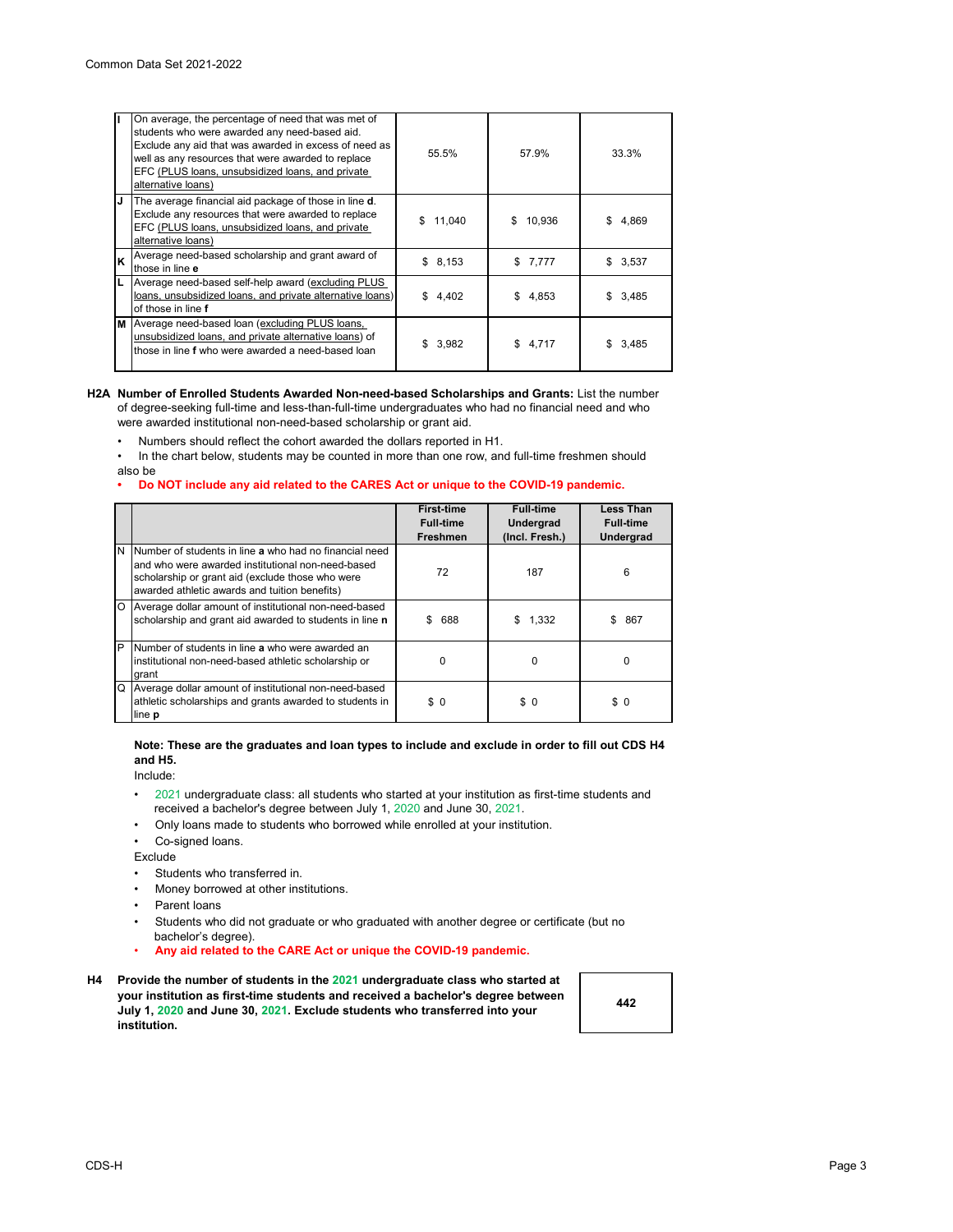**H5. Number and percent of students in class (defined in H4 above) borrowing from federal, non-federal, and any loan sources, and the average (or mean) amount borrowed.**

• The "Average per-undergraduate-borrower cumulative principal borrowed," is designed to provide better information about student borrowing from federal and nonfederal (institutional, state, commercial) sources.

|              | • The numbers, percentages, and averages for each row should be based only on the loan source specified |  |  |  |
|--------------|---------------------------------------------------------------------------------------------------------|--|--|--|
| $\mathbf{r}$ |                                                                                                         |  |  |  |

 the particular row. For example, the federal loans average (row b) should only be the cumulative average of federal loans and the private loans average (row e) should only be the cumulative average of private loans.

|   | Source/Type of Loan                                                                                                                                                                                                                                    | Number in the<br>class (defined<br>in H4 above)<br>who borrowed<br>from the types<br>of loans<br>specified in the<br>first column | Percent of the<br>class (defined<br>above) who<br>borrowed from<br>the types of<br>loans specified<br>in the first<br>column<br>(nearest 1%) | Average per-<br>undergraduate-<br>borrower<br>cumulative<br>principal<br>borrowed from<br>the types of<br>loans specified<br>in the first<br>column<br>(nearest \$1) |
|---|--------------------------------------------------------------------------------------------------------------------------------------------------------------------------------------------------------------------------------------------------------|-----------------------------------------------------------------------------------------------------------------------------------|----------------------------------------------------------------------------------------------------------------------------------------------|----------------------------------------------------------------------------------------------------------------------------------------------------------------------|
| A | Any loan program: Federal Perkins, Federal Stafford<br>Subsidized and Unsubsidized, institutional, state,<br>private loans that your institution is aware of, etc.<br>Include both Federal Direct Student Loans and Federal<br>Family Education Loans. | 365                                                                                                                               | 83.00%                                                                                                                                       | \$30,552                                                                                                                                                             |
| B | Federal loan programs: Federal Perkins, Federal<br>Stafford Subsidized and Unsubsidized. Include both<br>Federal Direct Student Loans and Federal Family<br>Education Loans.                                                                           | 360                                                                                                                               | 82.00%                                                                                                                                       | \$23,596                                                                                                                                                             |
| C | Institutional loan programs.                                                                                                                                                                                                                           | $\Omega$                                                                                                                          |                                                                                                                                              |                                                                                                                                                                      |
| D | State loan programs.                                                                                                                                                                                                                                   | 115                                                                                                                               | 26.00%                                                                                                                                       | \$2,423                                                                                                                                                              |
| Ε | Private student loans made by a bank or lender.                                                                                                                                                                                                        | 88                                                                                                                                | 20.00%                                                                                                                                       | \$27,026                                                                                                                                                             |

## **Aid to Undergraduate Degree-seeking Nonresident Aliens**

## **• Report numbers and dollar amounts for the same academic year checked in item H1**

**H6** Indicate your institution's policy regarding institutional scholarship and grant aid for undergraduate degreeseeking nonresident aliens:

Institutional need-based scholarship or grant aid is available Institutional non-need-based scholarship or grant aid is available Institutional scholarship or grant aid is not available

If institutional financial aid is available for undergraduate degree-seeking nonresident aliens, provide the number of undergraduate degree-seeking nonresident aliens who were awarded need-based or non-need-based aid:

Average dollar amount of institutional financial aid awarded to undergraduate degreeseeking nonresident aliens:

Total dollar amount of institutional financial aid awarded to undergraduate degreeseeking nonresident aliens:

**H7** Check off all financial aid forms nonresident alien first-year financial aid applicants must submit:

| Institution's own financial aid form              |
|---------------------------------------------------|
| <b>CSS/Financial Aid PROFILE</b>                  |
| International Student's Financial Aid Application |
| International Student's Certification of Finances |
| Other (specify):                                  |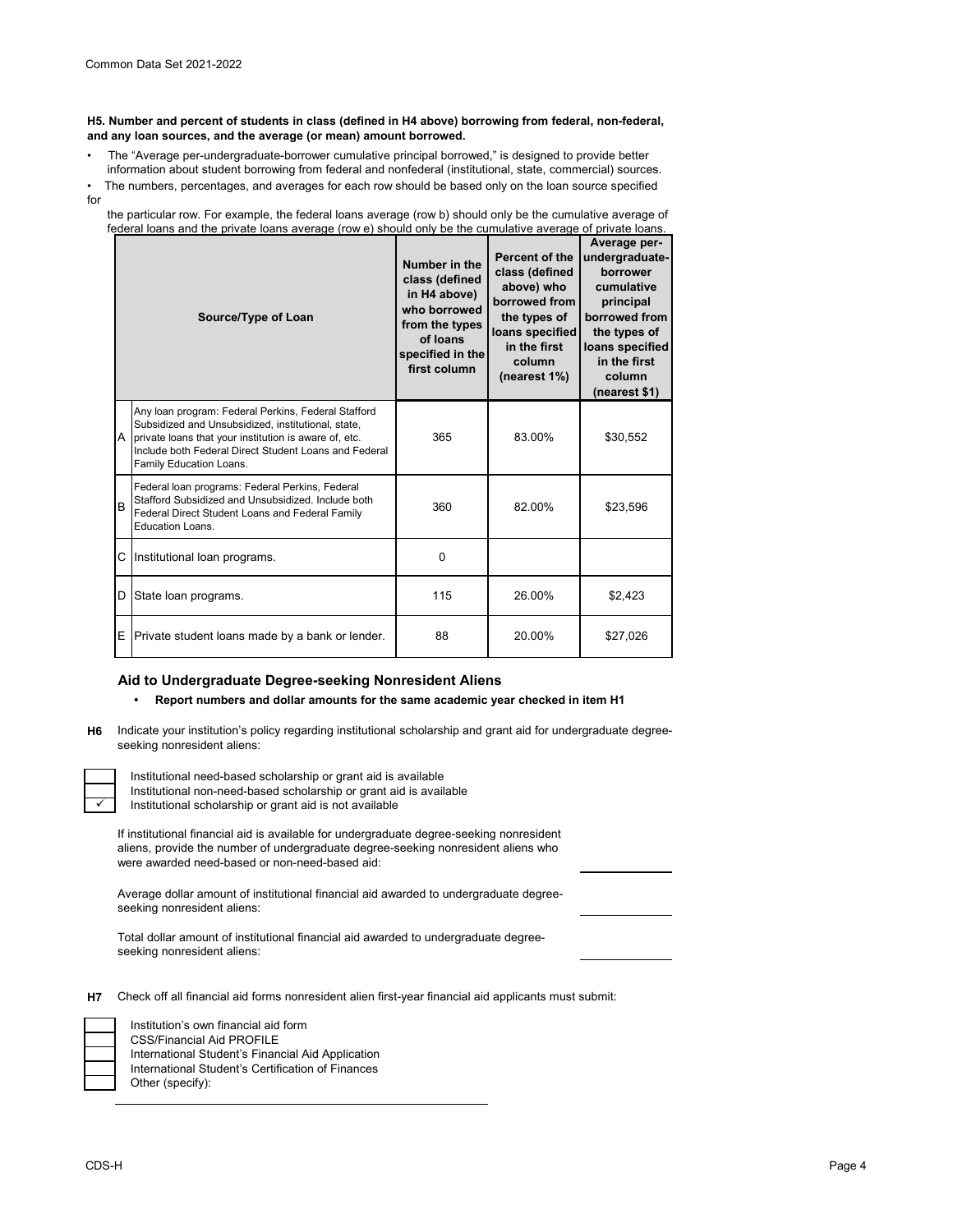# **Process for First-Year/Freshman Students**

**H8** Check off all financial aid forms domestic first-year (freshman) financial aid applicants must submit:

| FAFSA<br>Institution's own financial aid form<br><b>CSS/Financial Aid PROFILE</b><br>State aid form<br>Noncustodial PROFILE<br><b>Business/Farm Supplement</b><br>Other (specify): |
|------------------------------------------------------------------------------------------------------------------------------------------------------------------------------------|
|------------------------------------------------------------------------------------------------------------------------------------------------------------------------------------|

**H9** Indicate filing dates for first-year (freshman) students:

Priority date for filing required financial aid form: 1-Mar

Deadline for filing required financial aid forms:

No deadline for filing required forms  $\perp$ (applications processed on a rolling basis)

**H10** Indicate notification dates for first-year (freshman) students (answer a or b):

a) Students notified on or about (date):

b) Students notified on a rolling basis: Yes No If yes, starting date:

**H11** Indicate reply dates:

|           | Students must reply by (date): |  |
|-----------|--------------------------------|--|
| or within | weeks of notification          |  |

# **Types of Aid Available**

Please check off all types of aid available to undergraduates at your institution:

#### **H12 Loans**

| Direct Subsidized Stafford Loans                  |
|---------------------------------------------------|
| Direct Unsubsidized Stafford Loans                |
| Direct PLUS Loans                                 |
| <b>Federal Perkins Loans</b>                      |
| <b>Federal Nursing Loans</b>                      |
| State Loans                                       |
| College/university loans from institutional funds |
| Other (specify):                                  |

## **H13 Need Based Scholarships and Grants**

| <b>Federal Pell</b>                                                  |
|----------------------------------------------------------------------|
| <b>SEOG</b>                                                          |
| State scholarships/grants                                            |
| Private scholarships                                                 |
| College/university scholarship or grant aid from institutional funds |
| United Negro College Fund                                            |
| <b>Federal Nursing Scholarship</b>                                   |
| Other (specify):                                                     |

## **H14** Check off criteria used in awarding institutional aid. Check all that apply.

|                    | Non-Need Based | Need-Based |
|--------------------|----------------|------------|
| Academics          |                |            |
| Alumni affiliation |                |            |
| Art                |                |            |
| <b>Athletics</b>   |                |            |